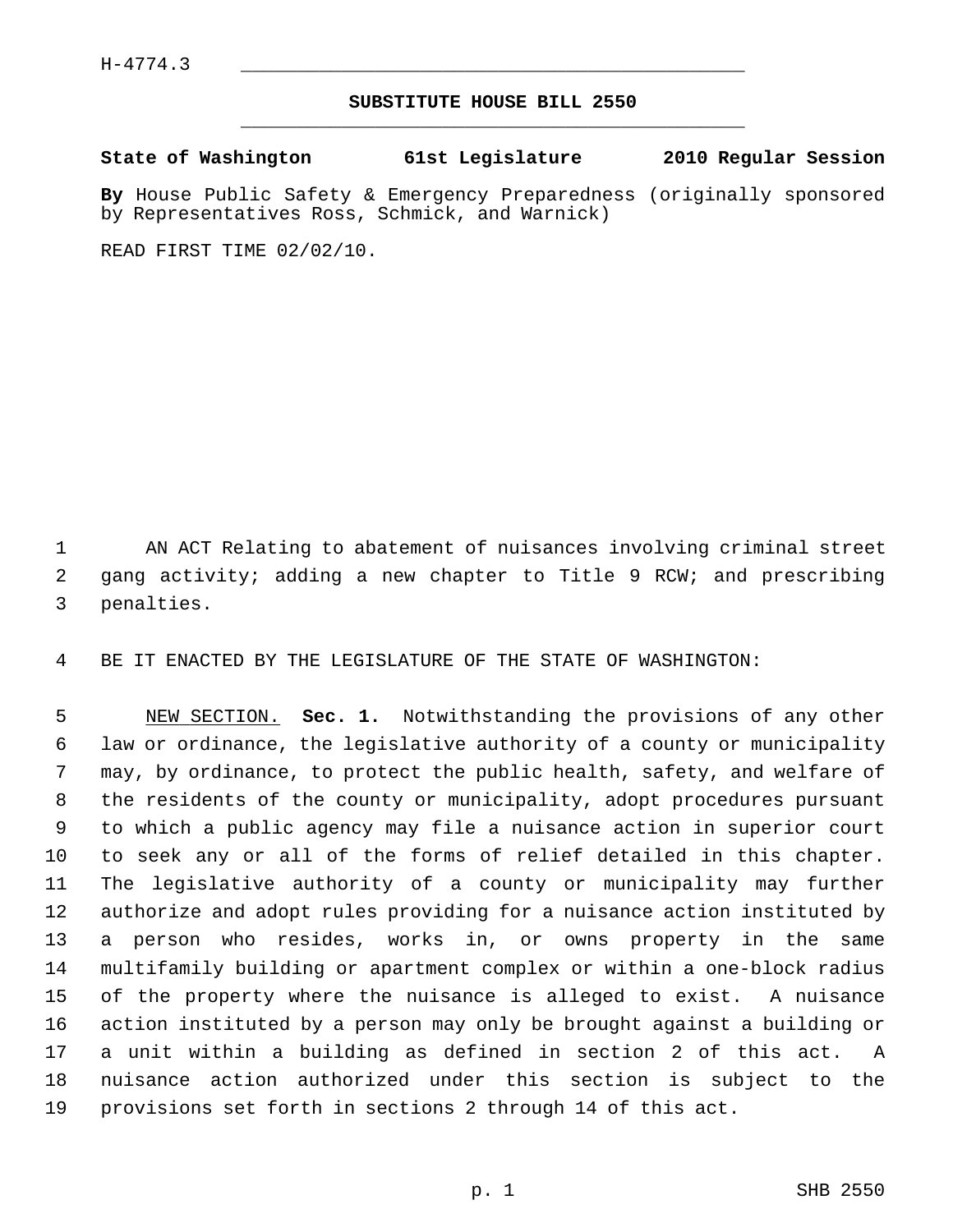1 NEW SECTION. **Sec. 2.** The definitions in this section apply 2 throughout this chapter unless the context clearly requires otherwise.

 3 (1) "Building" includes, but is not limited to, any structure or 4 separate part or portion thereof, whether permanent or not, or the 5 ground itself.

 6 (2) "Criminal street gang activity" means a pattern of criminal 7 street gang activity as defined in RCW 9.94A.030.

 8 (3) "Criminal street gang associate or member" and "criminal street 9 gang-related offense" have the meaning prescribed in RCW 9.94A.030.

10 (4) "Public agency" includes a county, city, town, municipal 11 corporation, and an office, department, division, or agency thereof.

12 NEW SECTION. **Sec. 3.** An ordinance may authorize a nuisance action 13 providing for a restraining order, preliminary injunction, or permanent 14 injunction against a specific criminal street gang associate or member 15 to enjoin his or her activity that is associated with any criminal 16 street gang activity or any criminal street gang-related offense and 17 that is occurring within the county or municipality.

18 NEW SECTION. **Sec. 4.** An ordinance may authorize a nuisance action 19 providing for a restraining order, preliminary injunction, or order of 20 abatement against any building or unit within a building used for the 21 purpose of aiding, promoting, or conducting criminal street gang 22 activity. In a multiunit building, only the offending unit shall be 23 declared a nuisance, and only the offending unit shall be enjoined, 24 abated, and prevented. Nothing in this chapter applies to property 25 used for the purpose of, or activity involved in, providing health 26 services, food and financial assistance, treatment, counseling, 27 training, religious services, education, civic involvement, or any 28 social service or charitable assistance.

29 NEW SECTION. **Sec. 5.** (1) Upon application for a temporary 30 restraining order or preliminary injunction, the court may, upon a 31 showing of good cause, (a) issue an ex parte restraining order or 32 preliminary injunction, preventing the defendant and all other persons, 33 other than the legal owner, from removing or in any manner interfering 34 with the personal property and contents of the place where the nuisance 35 is alleged to exist, and (b) grant preliminary equitable relief as is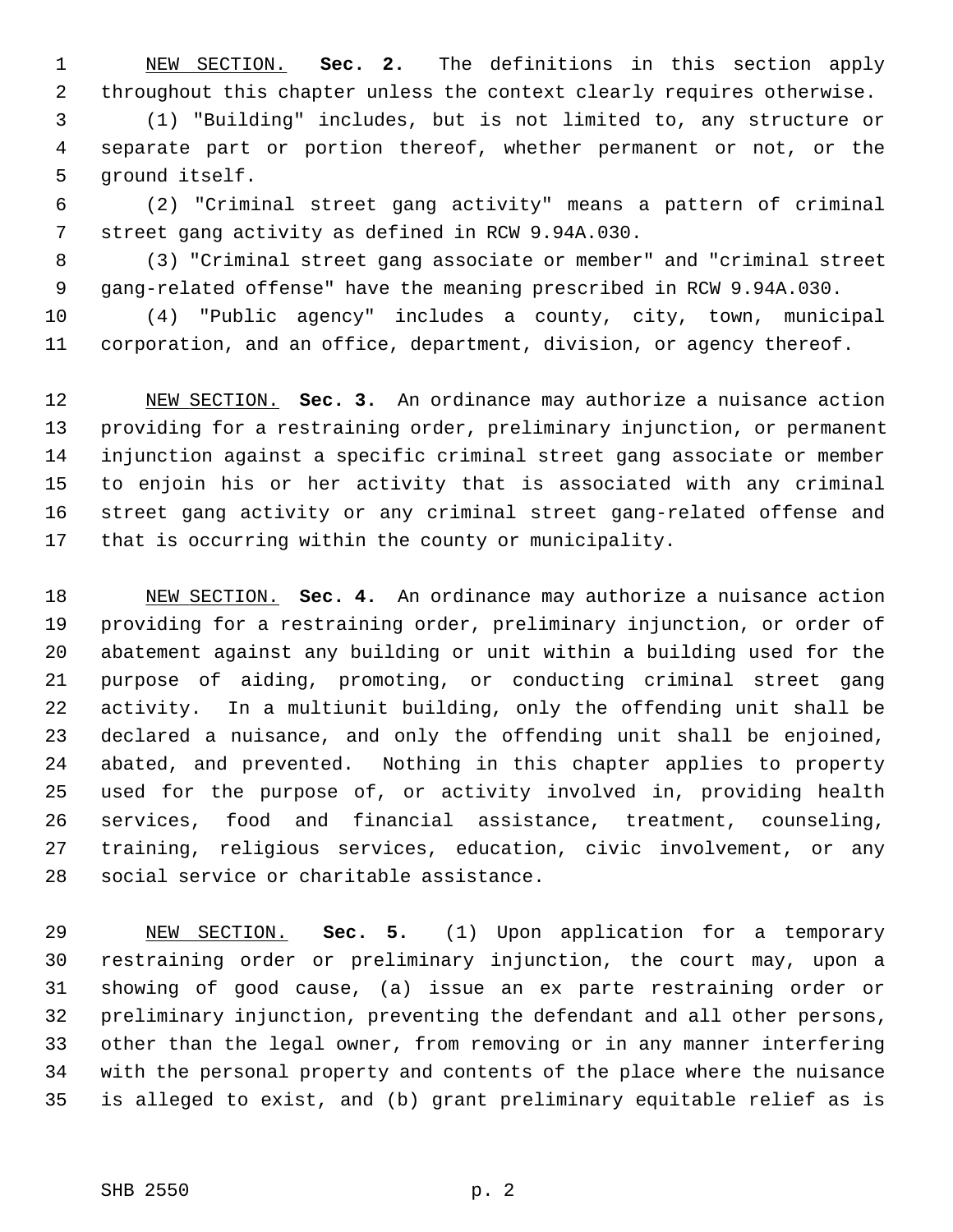1 necessary to prevent the continuance or recurrence of the nuisance 2 pending final resolution of the matter on the merits. Such ex parte 3 restraining order or preliminary injunction may remain in effect no 4 more than fifteen days from the date of issuance, except as provided in 5 section 7 of this act.

 6 (2) The restraining order or preliminary injunction issued under 7 subsection (1) of this section in an action under section 3 of this act 8 must be served on the defendant personally, or by leaving a copy at the 9 dwelling house or usual place of abode of the defendant with any person 10 of suitable age and discretion residing therein. Where such a person 11 cannot with reasonable diligence be served as described, the 12 restraining order or preliminary injunction may be served by posting a 13 copy in a conspicuous place at the dwelling house or usual place of 14 abode of the defendant and thereafter mailing a copy by registered mail 15 to the defendant at his or her usual mailing address.

16 (3) The restraining order or preliminary injunction issued under 17 subsection (1) of this section in an action under section 4 of this act 18 must be served on the occupant and the owner of the building or unit 19 personally, or by leaving a copy with any person of suitable age and 20 discretion who is in charge of the property or who is residing at the 21 property. Where such a person cannot with reasonable diligence be 22 served as described, the restraining order or preliminary injunction 23 may be served by posting a copy in a conspicuous place on the property 24 and thereafter mailing a copy by registered mail to the person to be 25 served at his or her usual mailing address. Additionally, a copy of 26 the restraining order or preliminary injunction must be sent by 27 registered mail to the owner of the building.

28 NEW SECTION. **Sec. 6.** An action under this chapter shall have 29 precedence over all other actions, except prior matters of the same 30 character, actions under chapter 7.43 RCW, criminal proceedings, 31 election contests, hearings on temporary restraining orders and 32 injunctions, child dependency hearings, foreclosures by a legal owner, 33 actions to forfeit vehicles used in violation of the uniform controlled 34 substances act, and any other case determined to be a priority by 35 statute or by the court.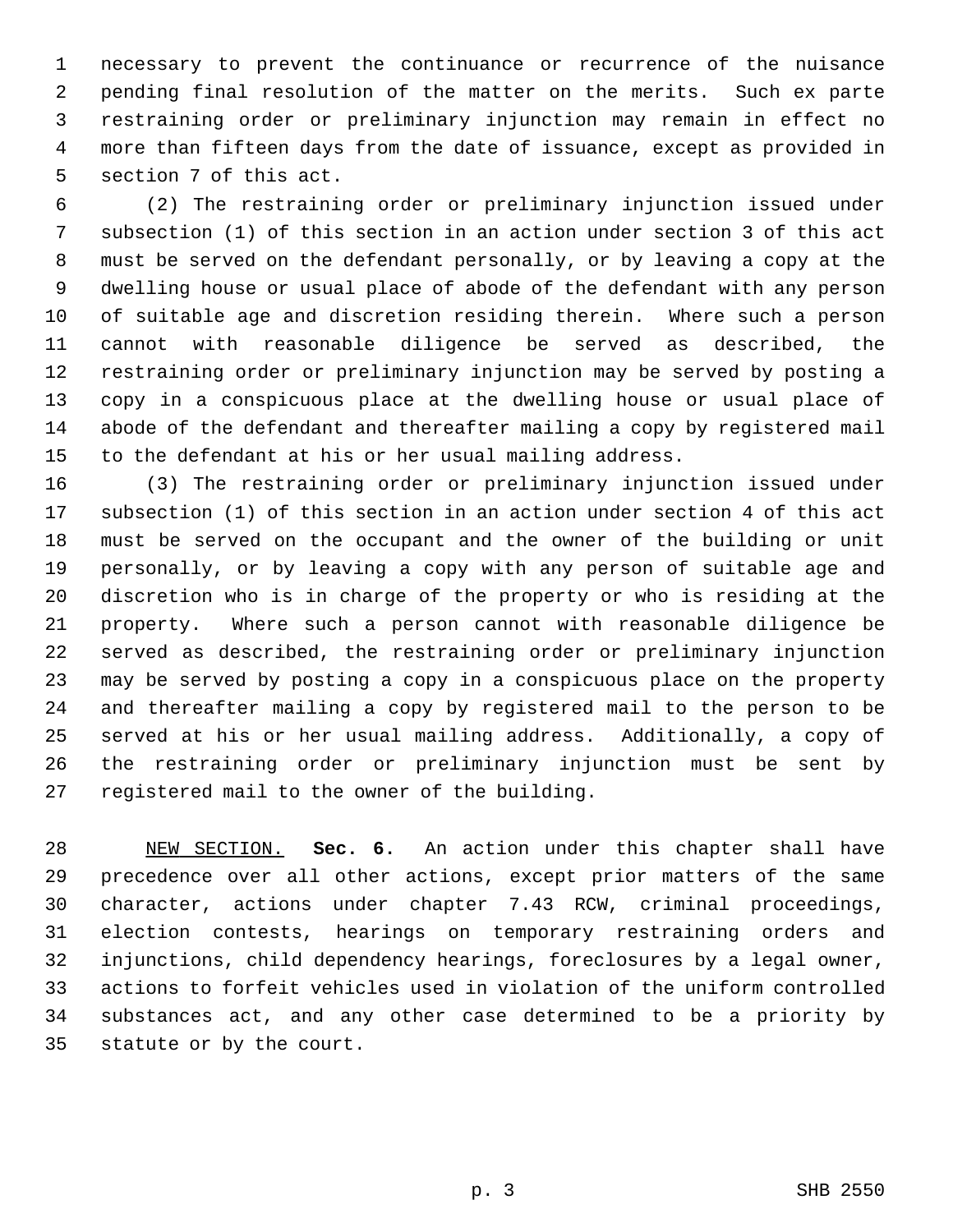1 NEW SECTION. **Sec. 7.** A copy of the complaint, together with a 2 notice of the time and place of the hearing of the action, shall be 3 served upon the defendant at least six business days before the 4 hearing, and as provided for in section 5 of this act. If the hearing 5 is then continued at the request of any defendant, all temporary orders 6 and injunctions shall be extended as a matter of course.

 7 NEW SECTION. **Sec. 8.** (1) Except as provided in subsection (2) of 8 this section, (a) if the existence of the nuisance under section 3 of 9 this act is established in the action, a permanent injunction must be 10 entered as part of the final judgment in the case, and (b) if the 11 existence of the nuisance under section 4 of this act is established in 12 the action, an order of abatement must be entered as part of the final 13 judgment in the case. The plaintiff's costs in the action, including 14 those of abatement, are a lien upon the building or unit within a 15 building to the extent of the owner's interest. The lien must be filed 16 as a judgment summary stating the name of the owner and the legal 17 description of the real property. The lien must be recorded and 18 enforced as a judgment summary.

19 (2) If the court finds and concludes that the owner of the building 20 or unit within a building:

21 (a) Had no knowledge of the existence of the nuisance or has been 22 making reasonable efforts to abate the nuisance;

23 (b) Has not been guilty of any contempt of court in the 24 proceedings; and

25 (c) Will immediately abate any such nuisance that may exist at the 26 building or unit within a building and prevent it from being a nuisance 27 for a period of one year thereafter, the court shall, if satisfied with 28 the owner's good faith, order the building or unit within a building to 29 be delivered to the owner, and no order of abatement shall be entered. 30 If an order of abatement has been entered and the owner subsequently 31 meets the requirements of this subsection, the order of abatement shall 32 be canceled.

33 (3) For the purposes of determining whether the owner of the 34 building or unit within a building made reasonable efforts to abate the 35 nuisance, the court shall consider such factors as whether the owner: 36 (a) Terminated or attempted to terminate the tenancy or lease of a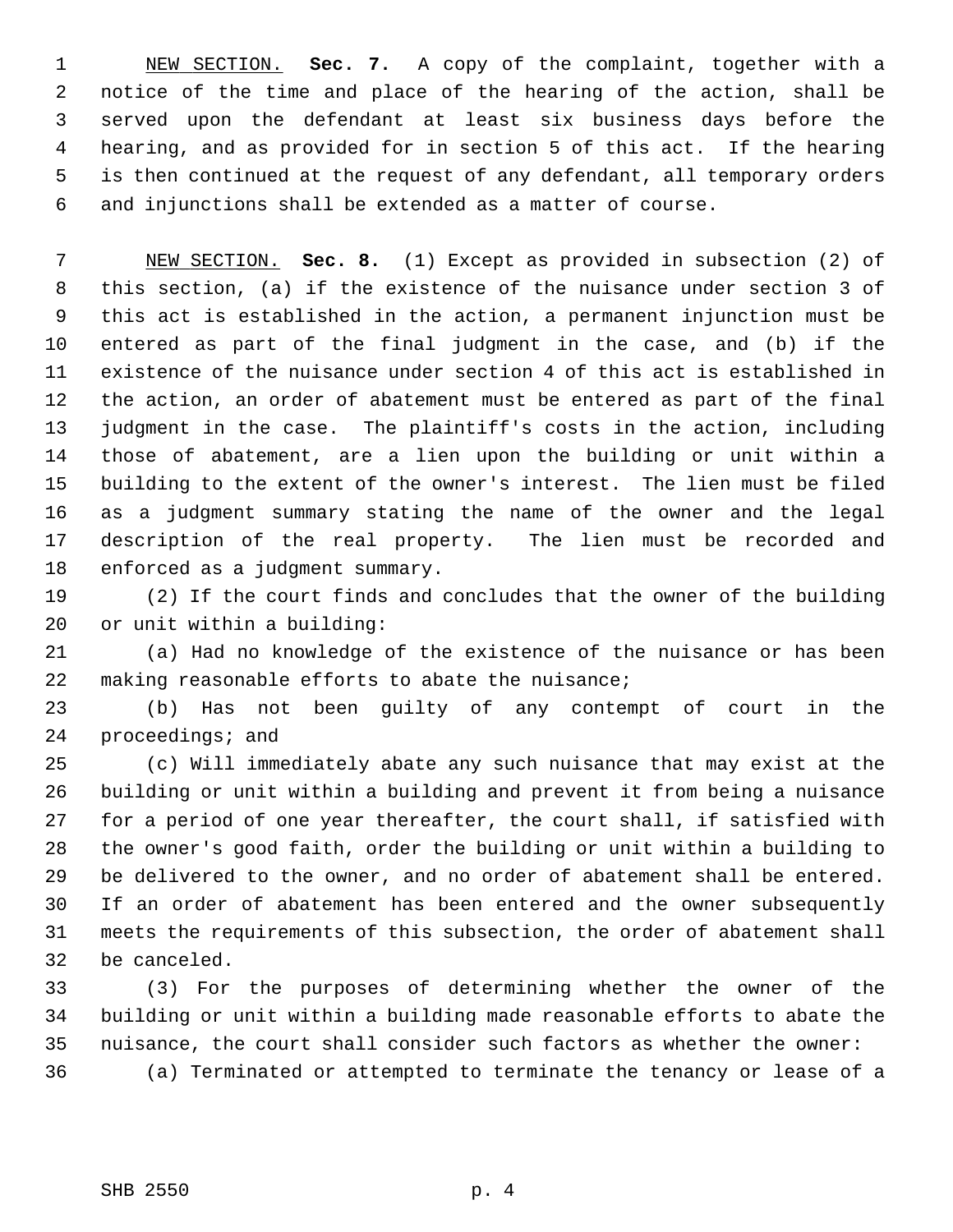1 tenant or leaseholder where the nuisance is occurring, if the tenant or 2 leaseholder is involved in the criminal street gang activity;

3 (b) Placed restrictions on the rental agreement or lease;

 4 (c) Adopted feasible measures on the property to try to prevent the 5 criminal street gang activity;

 6 (d) Cooperated with law enforcement to attempt to stop the criminal 7 street gang activity; and

8 (e) Made other efforts the court finds relevant.

 9 (4) In an action filed under section 4 of this act, if the court 10 finds there is insufficient evidence to establish the existence of the 11 nuisance, the court may order the person who filed the complaint to pay 12 the owner reasonable attorneys' fees and costs to defend the action, 13 any loss of rent or revenue experienced as a result of the action, 14 restraining order, or preliminary injunction, and damages up to five 15 hundred dollars each.

16 NEW SECTION. **Sec. 9.** Any final order of abatement issued under 17 this chapter must:

18 (1) If the building or unit is not subject to the interests of 19 innocent legal owners, provide for the immediate closure of the 20 building or unit within a building against its use for any purpose, and 21 for keeping it closed for a period of one year unless released sooner 22 as provided in this chapter;

23 (2) State that while the order of abatement remains in effect, the 24 building or unit within a building shall remain in the custody of the 25 court; and

26 (3) Authorize a law enforcement officer to enter the building or 27 unit within a building to create an inventory of the personal property 28 and contents located in the building or unit within a building for 29 submission to the court.

30 NEW SECTION. **Sec. 10.** An intentional violation of a restraining 31 order, preliminary injunction, permanent injunction, or order of 32 abatement in an action brought by a public agency under this chapter is 33 a misdemeanor and shall be punishable as such. If the violation also 34 constitutes a criminal offense under another provision of the law, the 35 violation may be prosecuted pursuant to this section or the other 36 provision of law, or both.